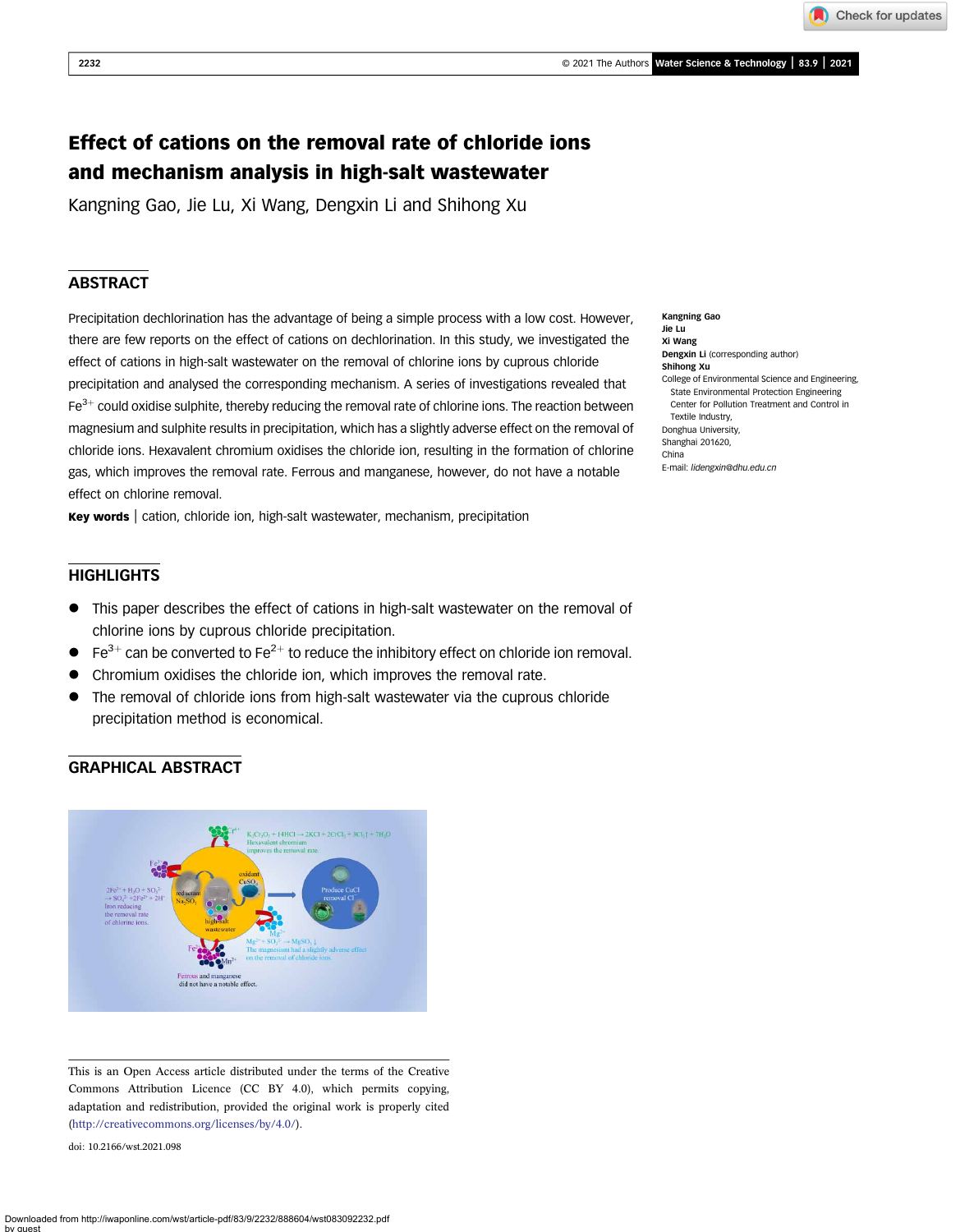### INTRODUCTION

Highly saline wastewater is the primary wastewater discharged by industries such as mining, petrochemical, food processing, metallurgy, leather (tanning), chemical pharmacy, papermaking, textile, paint, pigment and machinery manufacturing (Shi [et al.](#page-9-0)  $2020$ ). Wastewater high in chlorine is known to have a seriously corrosive effect on reinforced concrete and metal composite materials [\(Zhang](#page-9-0) et al. 2020a). Additionally, it can also promote animal mutagens [\(Nobukawa & Sanukida](#page-9-0) ) and reduce plant germination rates ([de la Reguera](#page-8-0) et al. ), harming the healthy development of the environment.

The treatment methods for high-chlorine industrial waste-water mainly include precipitation [\(Zhang](#page-9-0)  $et$   $al.$  2020b), adsorption (Du [et al.](#page-8-0) 2020; [Sharma](#page-9-0) et al. 2020), ion exchange [\(Agudelo](#page-8-0) *[et al.](#page-8-0)* 2016; He *et al.* 2020), electro-oxidation [\(Lang](#page-8-0) [et al.](#page-8-0)  $2020$ ) and extraction ([Zhang](#page-9-0) et al.  $2020c$ ). [Wang](#page-9-0) et al. (2021) used antimony oxide adsorption to remove chloride ions. This method has the advantages of using a simple principle and having a simple operation. However, it requires an expensive adsorbent that cannot be completely recycled, and antimony may cause adverse effects on the environment. [Zhang](#page-9-0)  $et$  al. (2020c) studied the use of extraction to remove chlorine from chlorine-containing wastewater. The benefits of this method are its simple operation and the ability to recycle chlorine. However, its disadvantages include incomplete separation of the extraction liquid and poor removal efficiency. [Donneys-Victoria](#page-8-0) [et al.](#page-8-0) (2020), Nam et al. (2020) and [Chehade](#page-8-0) et al. (2020) selectively removed and recovered chloride ions using an electrochemical method. The electrochemical method is simple to implement and can achieve a high removal rate of chlorine. However, its energy consumption is high, and it is not easy to remove chlorine on a large scale. Lv [et al.](#page-8-0) (2009) and Li et al. (2017) adopted the method of chlorine ion anion exchange recycling and fixed salt solution of chlorine. These mature technologies can be used effectively and repeatedly. However, this method is easily affected by the water anion exchanger and cannot be operated for large water volumes or for high concentrations of chloride wastewater. Liu [et al.](#page-8-0) (2019) studied the use of ozonisation for chlorine ion removal. Ozonisation removes chlorine ions by oxidising them to chlorine gas. However, this method causes secondary pollution; thus, it is not recommended. Precipi-tation methods [\(Donghui](#page-8-0) 2016) combine chlorine ions in wastewater by adding reagents to react with them and form slightly soluble or insoluble precipitates. The chlorine ions separated from the original solution by means of a precipitation method. The precipitation method is simple to operate,

effective at removing chlorine and a relatively low-cost operation. With this consideration, in this research, we investigated the best precipitation methods for chlorine removal.

Sedimentation methods include the silver chloride (AgCl), ultra-high lime aluminium and cuprous chloride methods ([Chen](#page-8-0) et al. 2015). The AgCl method removes chlorine via the reaction between silver and chloride ions to form an AgCl precipitate. This method is effective in removing chlorine, but it is not recommended, as silver is a precious metal. The ultra-high lime aluminium method removes chloride ions using calcium oxide and aluminium compound as a treating agent. However, the removal efficiency of this method is low, and adding an excessive amount of treating agent will increase the impurities in the water. The cuprous chloride method uses chloride and cuprous ions to generate precipitates to remove chlorides. The method has the advantages of a simple operation, easy preparation of cuprous, high removal efficiency and low price compared with the AgCl method and the ultra-high lime aluminium method. Therefore, the removal of chloride ions by cuprous chloride precipitation has the potential to be very popular.

Often, large numbers of different cations are present in wastewater, and each type of cation has different properties. For example, some metal cations have a strong oxidation property. When removing chlorine ions from brine by the cuprous chloride precipitation method, the presence of different cations will have different degrees of influence on the chlorine removal reaction. Therefore, we studied the effect of cations [e.g. iron (Fe<sup>3+</sup>), ferrous (Fe<sup>2+</sup>), magnesium  $(Mg^{2+})$ , chromium  $(Cr^{6+})$  and manganese  $(Mn^{2+})$ ] in highsalt wastewater on the removal of chlorine ions by cuprous chloride precipitation. Meanwhile, we hoped to find a way to improve the removal efficiency of chlorine ions.

### MATERIALS AND METHODS

#### Experimental reagents and equipment

Sodium chloride (NaCl), sodium sulphite  $(Na_2SO_3)$  and copper(II) sulphate pentahydrate  $(CuSO<sub>4</sub>·5H<sub>2</sub>O)$  were of analytical reagent grade, produced by Sinopharm (China); anions in water were determined using the ICS-1100 chromatographic instrument, and the analysis process was studied in this paper. We used a constant-temperature water bath agitator (HH-50) manufactured by Shanghai Precision Instrument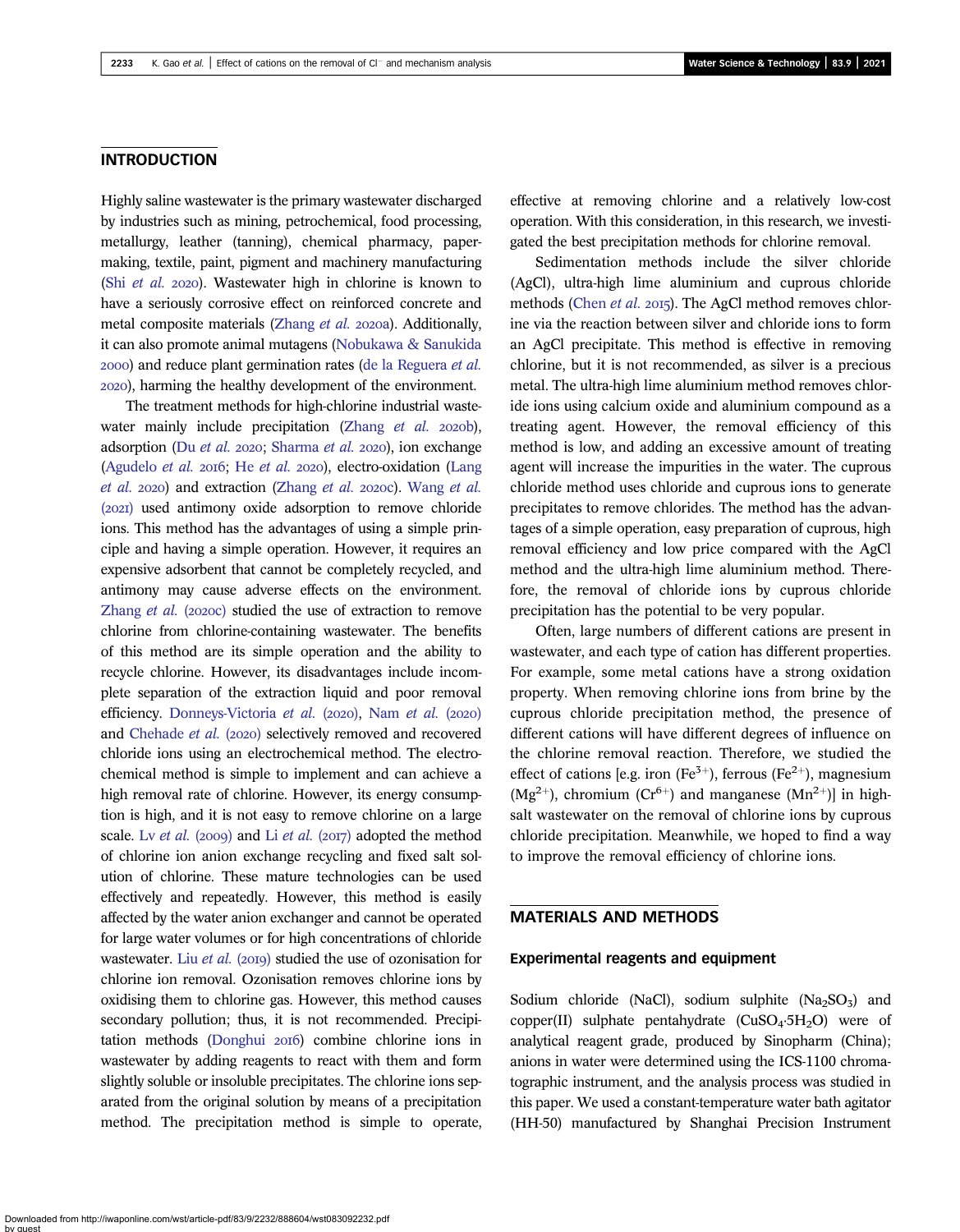Meter Co. Ltd, and a magnetic heating agitator (HJ-4) manufactured by Changzhou Yineng Experimental Instrument Factory, which was used for stirring (China).

#### Experimental methods and procedures

According to the results of Lu [et al.](#page-8-0) (2020), under the conditions of best chloride ion removal efficiency (e.g. the dosage of precipitator, titration time of 20 min of  $Na<sub>2</sub>SO<sub>3</sub>$ , pH 2 of the initial solution, reaction temperature of 80 $\degree$ C. reaction pH 3 and reaction time of 30 min), the experiment was conducted according to the following steps.

In the experiment, 20% of dilute sulphuric acid was used to adjust the pH and a heating instrument was used to control reaction temperature.

- (1) Five grams of sodium chloride were dissolved in 200 ml of distilled water to simulate the high-salt water.
- (2) Different concentrations of cations (e.g.  $\text{Fe}^{3+}$ ,  $\text{Fe}^{2+}$ ,  $Mg^{2+}$ ,  $Mn^{2+}$ ,  $Cr^{6+}$ ) were added to the above aqueous solution, which was used to simulate the constituent impurities in high-salt water.
- (3) Cupric sulphate pentahydrate was quantitatively added to the constituent impurities of high-salt water. After mixing, stirring was employed to dissolve the cupric sulphate pentahydrate in water.
- (4) The sodium sulphite solution was added to the aqueous solution formed in step 3. After mixing, stirring was employed to start the chemical reaction.
- (5) After the reaction, the chloride ion and the cuprous ions were precipitated; thus, chloride ions were removed. The reaction mechanism is given in Equation (1) [\(Chen](#page-8-0) *et al.* 2015):

$$
Cu + Cu^{2+} + 2Cl^{-} \rightarrow 2CuCl \downarrow
$$
 (1)

After the end of the reaction, cuprous chloride was filtered from the solution. Then, the concentration of the chlorine ions was determined using ion chromatography. From this information, the removal efficiency was calculated. The influence of different cations on the removal of chlorine ions using the cuprous chloride precipitation method was then determined and the causes of the results were explored.

#### Calculation method

The removal efficiency of chlorine ions is calculated as:

$$
\eta = \frac{m_0 - m_1}{m_0} \times 100\%,\tag{2}
$$

where

- $m_1$  the mass of chlorine ions in the supernatant after the reaction, g;
- $m_0$  the mass of chloride ions in the water sample before the reaction, g;

and

$$
m_1 = c_1 \times v_1, \tag{3}
$$

where

- $c_1$  the concentration of chlorine ions in the supernatant after the reaction, mg/L;
- $v_1$  the supernatant volume after the reaction, L.

#### Analysis method

The concentration of chlorine ions in the solution after the reaction was measured using ion chromatography. Standard solutions were prepared with the following mass concentrations of chloride ions:  $0, 1, 2, 5, 10$  and  $20 \text{ mg/L}$ . NaOH solution (30 mmol/L) was used as the leachate in the ion chromatography for sample measurement. The chloride concentration measurement time was 10 min. According to the test results, the standard curve was plotted by taking the concentration of chloride ions in the standard solution as the abscissa and the area of chromatographic peak corresponding to the concentration as the ordinate.

The standard solution was prepared as follows: 0.8239 g of NaCl was dissolved in distilled water, distilled water was added in a 500 mL volumetric flask, the volume was increased to the scale line and the solution was shaken well to obtain a chloride ion concentration of 1,000 mg/L. Ten millilitres of the solution were removed using a pipette and added to distilled water to the scale line in a 100 mL volumetric flask. This was again shaken well to obtain a 100 mg/L chloride ion solution. The solution quantities of 0, 0.5, 1, 2.5, 5 and 10 mL in the 100 mL volumetric flask were then moved to the scale line by adding distilled water. After being shaken well, standard solutions with chloride ion concentrations of 0, 1, 2, 5, 10 and 20 mg/L were obtained.

The standard curve of a chlorine ion was drawn according to the measured data (see [Figure 1](#page-3-0)). From this figure, a fitted curve of  $y = 0.2673 * x - 0.0068$  and  $R^2 = 0.9998$ was obtained. As  $R^2$  is greater than 0.99 and close to 1, it has a high accuracy and proves that there is a high linear correlation between the concentration of chlorine ions and the chromatographic peak area. This line was successfully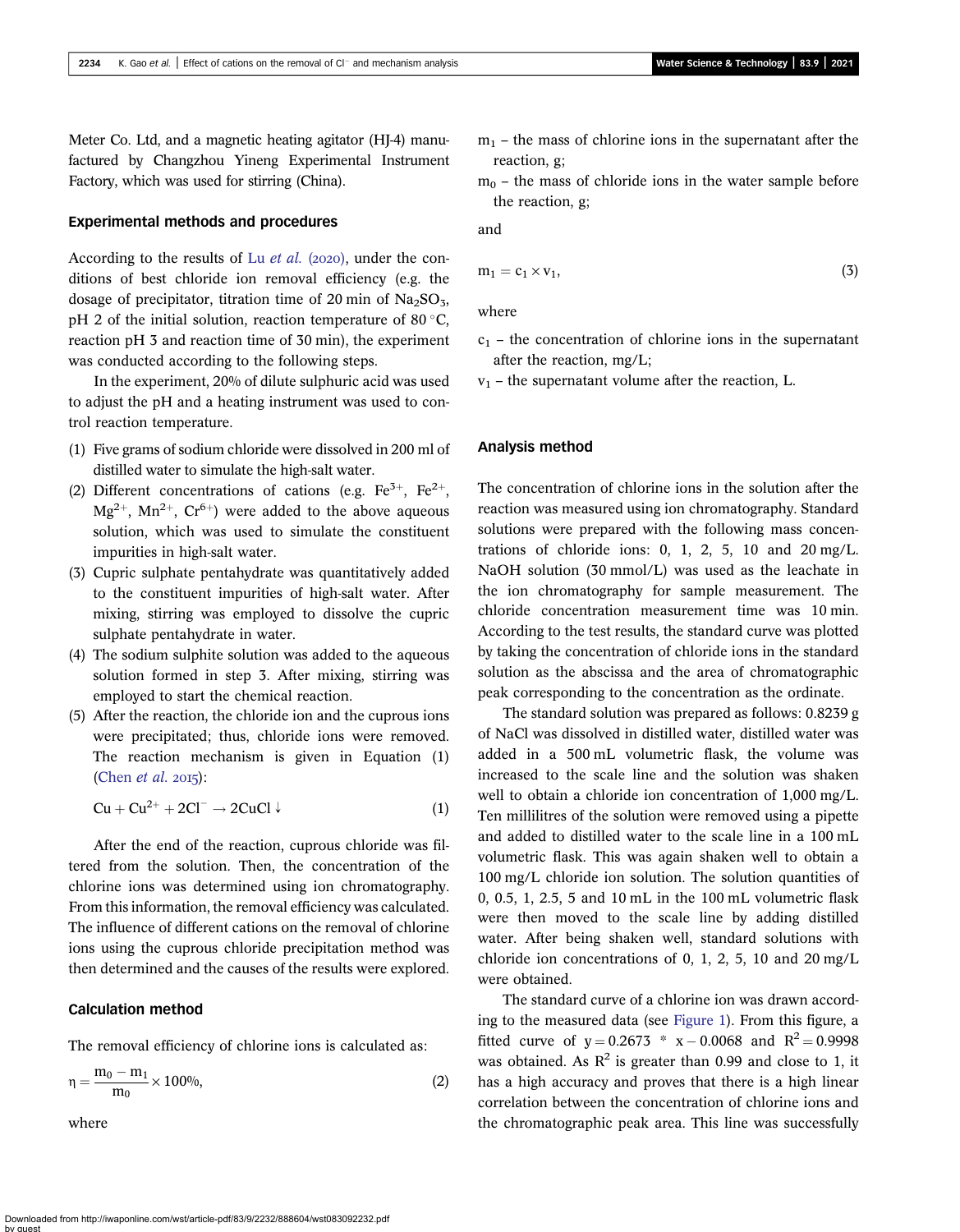<span id="page-3-0"></span>

**Figure 1** Standard curve of chloride ions.

drawn and was used for the subsequent measurement of chloride ion concentrations.

# RESULTS AND DISCUSSION

#### Effect of iron ion concentration on chloride ion removal

According to the abovementioned experimental methods, the added ferric sulphate mass was changed to study the influence of the iron (III) concentration in the water on the chloride ion removal efficiency. The experimental results are shown in Figure 2.

When the initial concentration of iron (III) was 3,500 mg/L, the ratio of nNa<sub>2</sub>SoO<sub>3</sub> to nNaCl was changed



Figure 2 | Effect of iron ion concentration in solution on chloride ion removal.

in the experiments. The influence of the amount of reducing agent on the chlorine ion removal by cuprous chloride precipitation in the presence of iron ion was obtained (Figure 3).

Figure 2 shows that when the concentration of iron ions in the solution increases, the concentration of the chloride ions after the reaction increases as well. This shows that the chloride ion removal efficiency decreases with the increase in iron concentration. Analysis of these results shows that the presence of iron in the cuprous chloride water precipitation method produces an adverse effect on chlorine removal. In addition, the increase in iron concentration has a greater adverse effect on chloride ion removal efficiency. The chloride ion removal efficiency without iron was 97.19%, whereas an iron concentration 3,500 mg/L of reduced the removal rate to 90.23%. The reason for this phenomenon is that iron, as an oxidant, will reduce sodium sulphite in the chlorination reaction, thus weakening the reaction between copper sulphate pentahydrate and sodium sulphite. Finally, the yield of cuprous ions is reduced. The reaction is given by Equation (4)  $(Yuan 20I8)$  $(Yuan 20I8)$ :

$$
2Fe^{3+} + H_2O + SO_4^{2-} \to SO_4^{2-} + 2Fe^{2+} + 2H^+.
$$
 (4)

Figure 3 shows that the presence of iron in the solution along with the increase in the amount of sodium sulphite causes the chloride ion concentration to first decrease and then increase. In other words, the chloride ion removal efficiency first decreased and then increased gradually. When  $nNa<sub>2</sub>SO<sub>3</sub>:nNaCl = 1.3:1$ , the chloride ion concentration decreased from 1,588.93 to 729.60 mg/L. It can be seen that under this condition, the chloride ion concentration is



Figure 3 | Effect of reducing agent dosage on chloride ion removal in the presence of iron ions.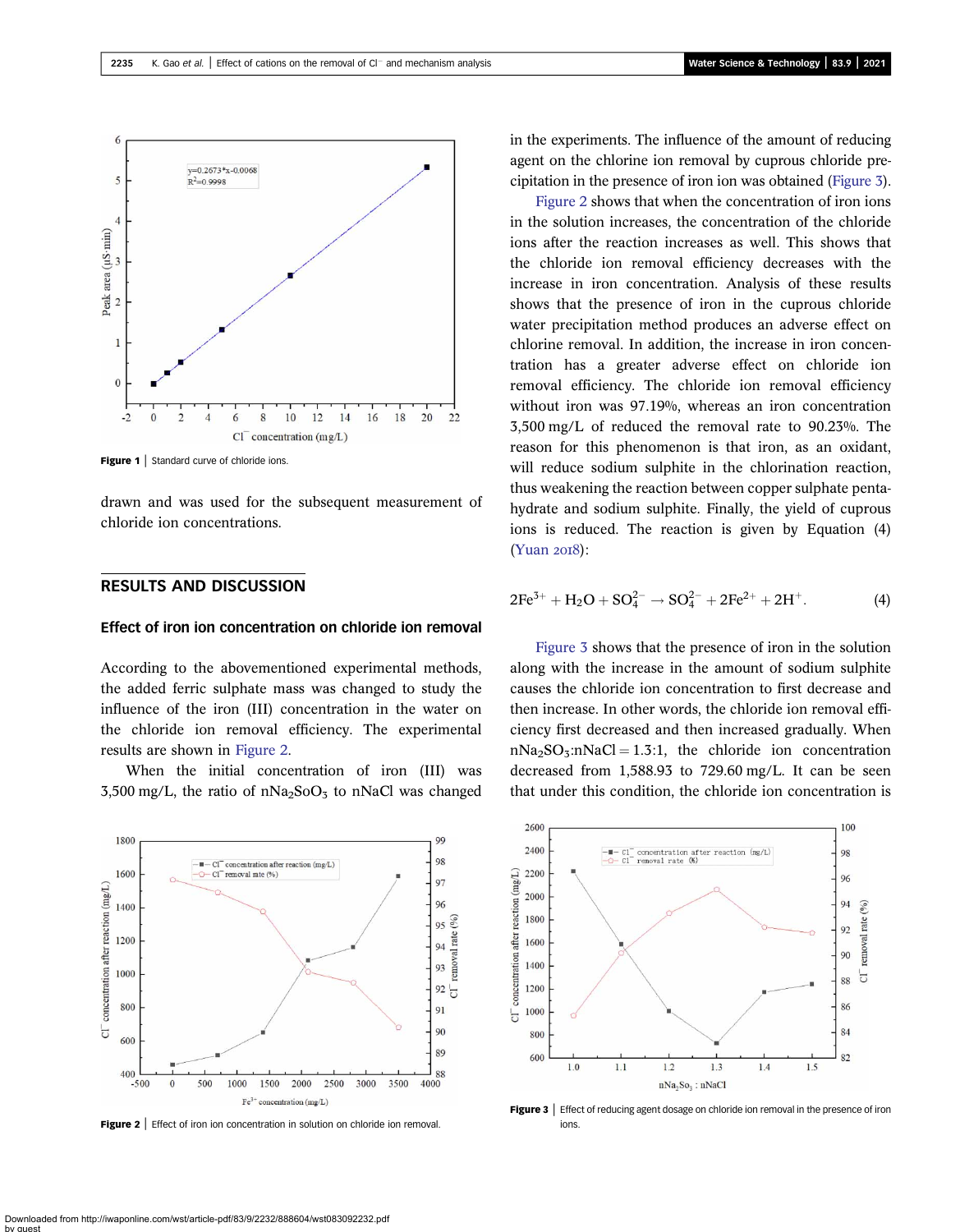the lowest and the chloride ion removal efficiency is the highest. Compared with the case without iron (III) ions in the solution (e.g. the optimal  $nNa<sub>2</sub>SO<sub>3</sub>$ : nNaCl was 1.1:1), more sodium sulphite was needed to achieve a higher chloride ion removal rate, which verified the above hypothesis.

# Effect of ferrous ion concentration on chlorine ion removal

According to the abovementioned experimental methods, the added ferrous sulphate mass was changed to study the influence of the ferrous concentration in water on the chloride ion removal efficiency. The experimental results are shown in Figure 4.

Figure 4 shows that when the concentration of ferrous ions in water increases, the chloride ion concentration first decreases slightly and then increases slightly. However, the overall difference was not significant compared with when no ferrous ions were included. Additionally, the chloride ion removal efficiency did not change significantly. It can be seen from the results in the figure that the presence of ferrous ions in water has almost no influence on the removal of chloride ions in a highly saline brine when using cuprous chloride precipitation. If the presence of ferric ions in water affects the efficiency of chloride ion removal,  $Fe<sup>3+</sup>$ can be converted into  $Fe^{2+}$  to reduce the inhibitory effect on chloride ion removal.

# Effects of magnesium ion concentration on chloride ion removal

The experiment was then directed at the effects of the presence of magnesium in the highly saline brine. The effect of magnesium concentrations on the removal of chloride ions are shown in [Figure 5](#page-5-0).

[Figure 5](#page-5-0) shows that with the gradual increase in the magnesium concentration in the solution, the chloride ion concentration after the reaction slightly increases, while the chloride ion removal efficiency slightly decreases. For a magnesium ion concentration of 500 mg/L in the solution, the chloride ion concentration rose to 489.83 mg/L compared with 458.74 mg/L without magnesium. With the continuous increase in the magnesium ion concentration in the solution, the chloride ion concentration did not change significantly. Overall, the chloride ion removal efficiency does not change significantly. Analysis of the results shows that the presence of magnesium ions in the solution when applying the cuprous chloride precipitation method has a slight inhibitory effect on chloride ion removal. Possible reasons for this phenomenon could be that the magnesium ions react with a small amount of sulphurous acid ions, forming minute amounts of magnesium sulphate precipitate. Therefore, there is little conversion of the bivalent copper ion converting into the cuprous ion, resulting in the quantity of cuprous chloride precipitate



Figure 4 | Effect of ferrous ion concentration in solution on chloride ion removal.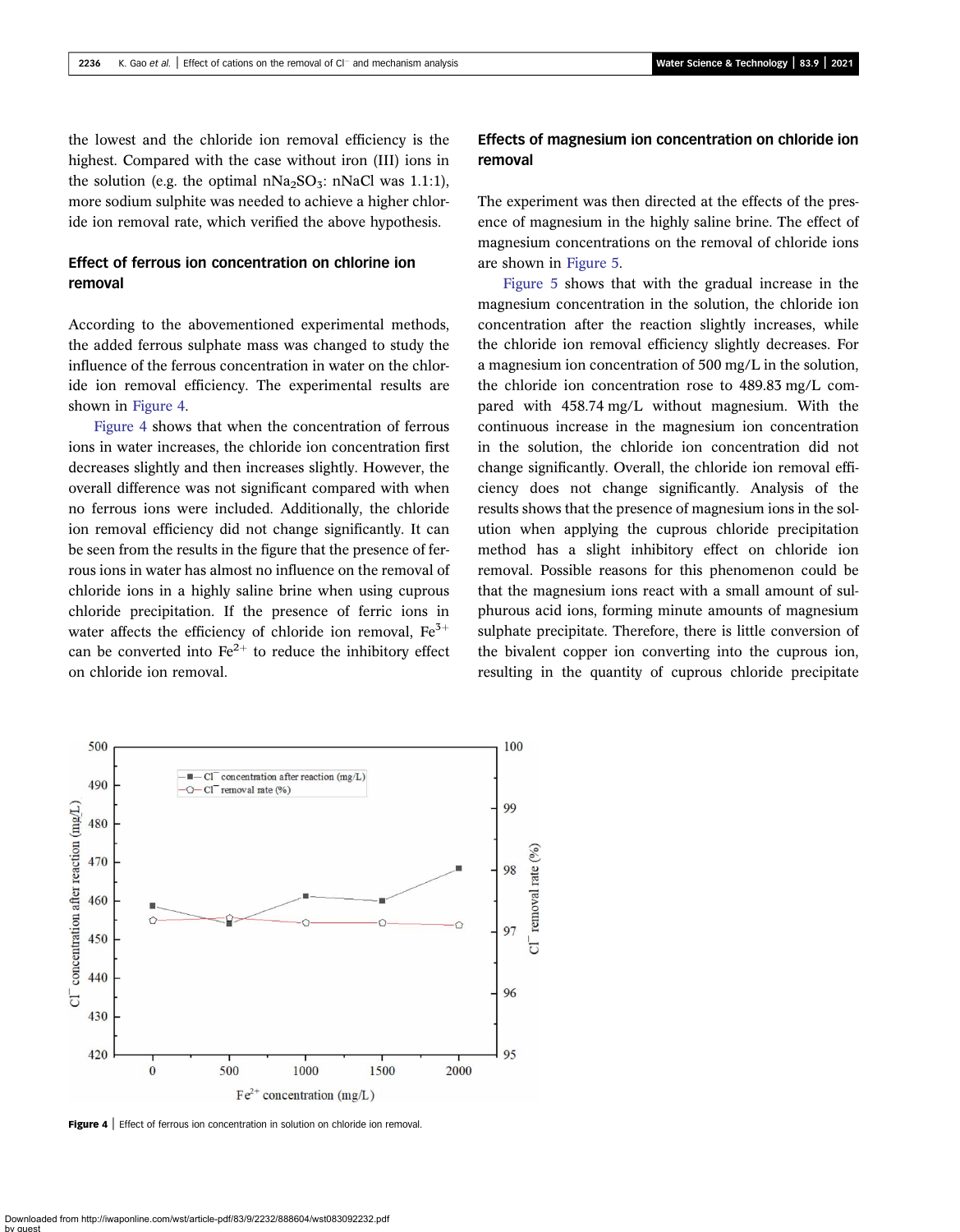<span id="page-5-0"></span>

Figure 5 | Effect of magnesium ion concentration in solution on chloride ion removal.

generated being little, thereby affecting the chloride ion removal efficiency.

### Influence of manganese ion concentration on chlorine ion removal

According to the abovementioned experimental methods, the added manganese sulphate monohydrate mass was



Figure 6 | Effect of manganese ion concentration in solution on chloride ion removal.

changed to study the influence of the manganese ion concentration in the water on the chloride ion removal efficiency. The experimental results are shown in Figure 6.

Figure 6 shows that when manganese ions are present in water, with the increase in the manganese ion concentration, the chlorine ion concentration rises slightly at first and then drops slightly. There was no significant difference between the presence and absence of manganese ions and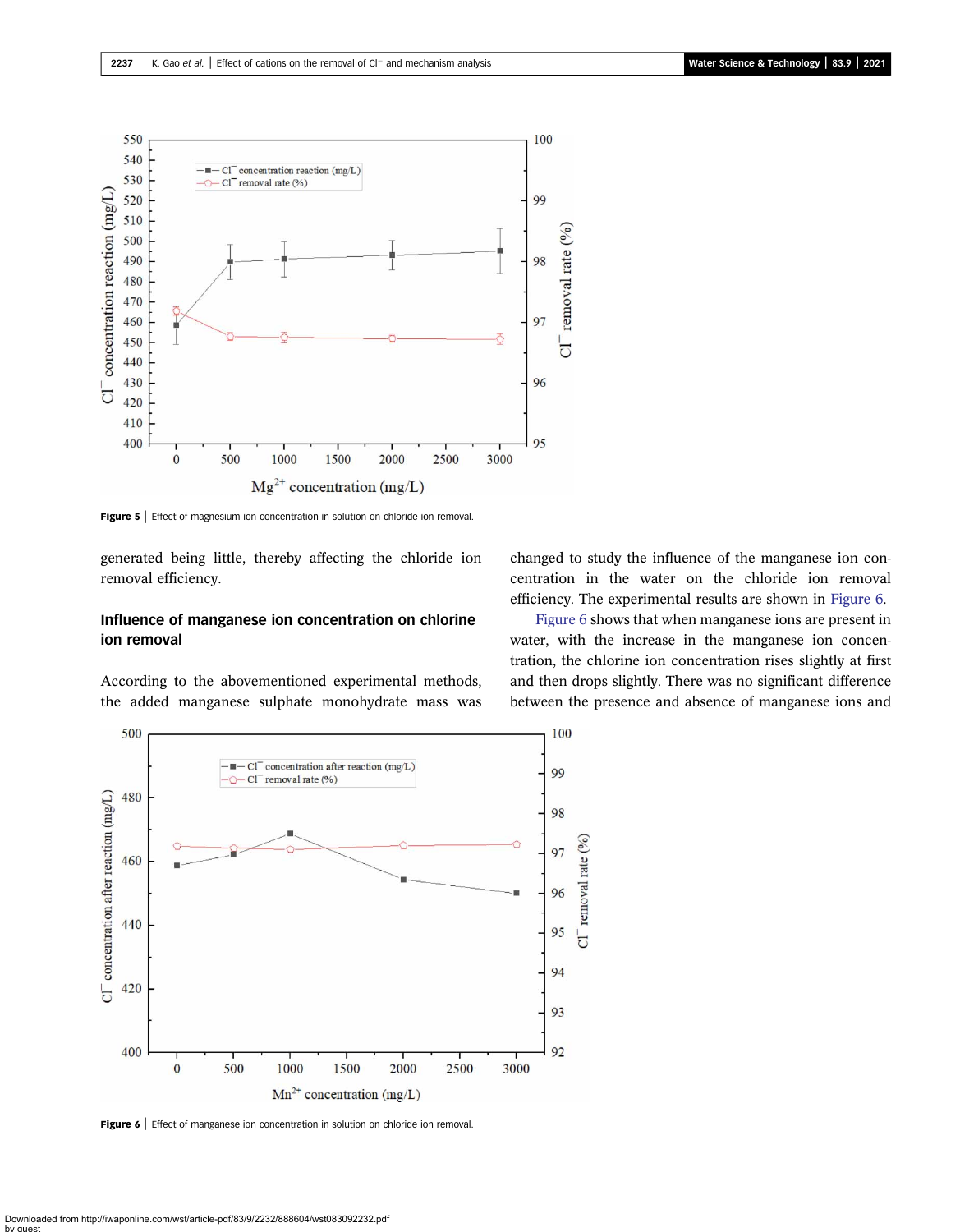also no significant change in the chloride ion removal efficiency. The results in the figure show that the presence of manganese ions in water had almost no influence on the removal of the chlorine ions when using cuprous chloride precipitation.

# Influence of chromium ion concentration on chlorine ion removal

The quality of quantity dichromate added was changed according to the abovementioned experimental methods to study the effect of chromium ion concentration on the chlorine ion removal efficiency. The experimental results are shown in Figure 7.

For a chromium ion concentration of 100 mg/L of in the solution, the ratio of  $nNa<sub>2</sub>SO<sub>3</sub>:nNaCl$  was changed in the experiments. The effect of the amount of reducing agent on the chlorine ion removal via the cuprous chloride precipitation method was determined; the results are shown in [Figure 8.](#page-7-0)

By dissolving five grams of NaCl and the corresponding weight of potassium dichromate in distilled water, a 200 mL solution with a chromium ion concentration of 400 mg/L was prepared. Added nCuSO4:nNa2SO3:  $nNaCl = 1.3:1.1:1$  to the above water. According to the experimental methods, the added NaCl mass was changed to 6, 7, 8 and 9 g. The rest of the reagent dosing quantity remained the same, and the experiment was repeated. In addition, five solutions without chromium ions were used as the control, and the experiment was repeated. According to the abovementioned method, we determined the effect of different initial chromium ion concentrations on the chloride ion solution; the results are given in [Table 1.](#page-7-0)

Figure 7 shows that when the concentration of chromium ions in water gradually increases, the chloride ion concentration in the solution gradually decreases and the chloride ion removal efficiency gradually increases. When the chromium ion concentration in the solution was 400 mg/L, the chloride ion concentration in the solution after the reaction decreased from 458.74 to 322.84 mg/L. It can be seen from the analysis figure that the presence of chromium ions in the solution will promote the removal of chlorine by cuprous chloride precipitation. This phenomenon may be due to the fact that chromium ions are a strong oxidant and will reduce chloride ions to chlorine gas under acidic conditions ( $pH = 2$ ), according to Equation  $(5)$  ([Wang & Yan](#page-9-0) 2003):

$$
K_3Cr_2O_7+14HCl\rightarrow 2KCl+2CrCl_3+3Cl_2+7H_2O \qquad (5)
$$

[Figure 8](#page-7-0) shows that when the chromium ion concentration in the solution is 100 mg/L, the best ratio of  $nNa<sub>2</sub>SO<sub>3</sub>:nNaCl$  for chloride ion removal by cuprous



Figure 7 | Effect of chromium ion concentration in solution on chloride ion removal.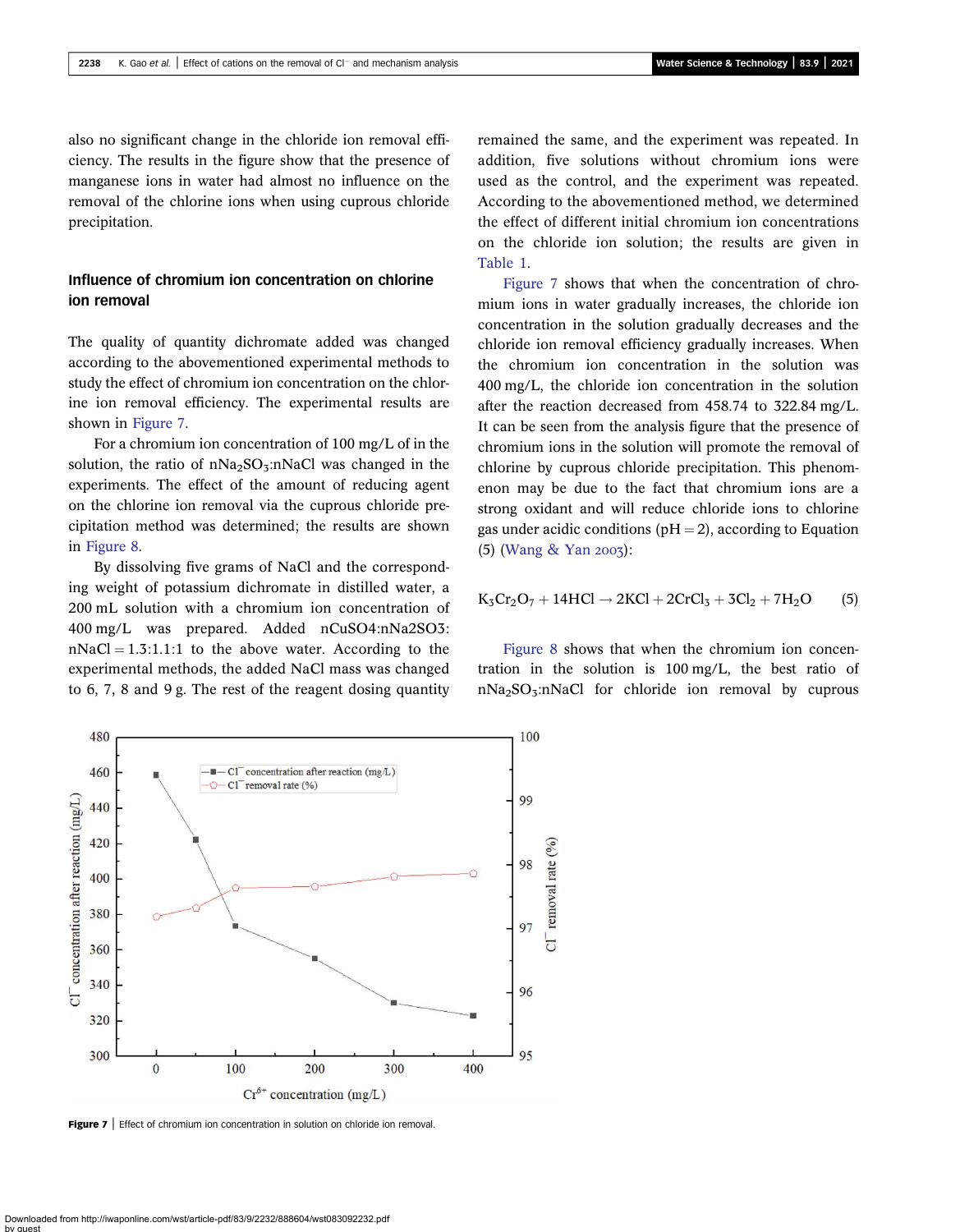<span id="page-7-0"></span>

Figure 8 | Effect of reducing agent dosage on chloride ion removal in the presence of chromium ions.

**Table 1** Effect of different initial chromium ion concentrations on the chloride ion system

| Initial chloride ion concentration (mg/L) | $CC$ (mg/L) | NCC (mg/L) |
|-------------------------------------------|-------------|------------|
| 15,171                                    | 322.84      | 458.74     |
| 18,205                                    | 1,399.91    | 2,739.5    |
| 21,239                                    | 3,477.20    | 4,209.8    |
| 24,274                                    | 6,386.48    | 7,231.8    |
| 27,308                                    | 8,885.77    | 10,776.7   |

Note: CC – The chloride ion concentration after the reaction when chromium ions are present. NCC – The chloride ion concentration after the reaction when chromium ions are absent.

chloride precipitation is still 1.1:1. This shows that at a pH of 2 and a temperature of 80 $\degree$ C, sodium sulphate is hardly oxidized by hexavalent chromium. This is because when the wastewater is heated to 80 °C, potassium dichromate reacts with chloride ions. As can be seen from Table 1, a chromium ion concentration of 400 mg/L in the solution can promote cuprous chloride precipitation for different initial chloride ion concentrations. This is in addition to the effect of chlorine of wastewater and the solution with different initial chloride ion concentrations with different degrees of promoting effects. For an initial solution with a chloride ion concentration of 27,308 mg/L, the presence of chromium in the solution reduces the final chloride ion concentration from 10,776.7 to 8,885.77 mg/L.

#### Economic cost analysis

After the reaction, cuprous chloride was filtered from the solution. According to a previous report (Lu  $et$  al. 2020), the experimental precipitate is white in colour with irregular polyhedrons of uneven particle size. Cuprous chloride is the unstable, and it easily oxidised in a damp environment [\(Chu](#page-8-0) *[et al.](#page-8-0)* 2007). Therefore,  $Cu^+$  can be converted into  $Cu^{2+}$ , and copper sulphate pentahydrate is prepared by crystallisation. Meanwhile, the cuprous chloride can be used as a modifier material and catalytic material. For example, [Nguyen](#page-9-0) et al.  $(2020)$  used cuprous chloride as the source to modify graphene oxide. This method can improve the performance of the adsorption of CO by graphene. Gao *[et al.](#page-8-0)* (2016) prepared activated carbon (AC) supported with CuCl and found that this material to have good CO adsorption effect. In summary, cuprous chloride can be used to prepare copper sulphate pentahydrate for recycling, or sold as modifier material and catalytic material, which will reduce the economic cost. Therefore, the removal of chloride ions from high-salt wastewater via the cuprous chloride precipitation method is economical.

### **CONCLUSION**

In this paper, the removal of chloride ions under optimal conditions was studied. From this, the influencing mechanism were analysed; the results show the following: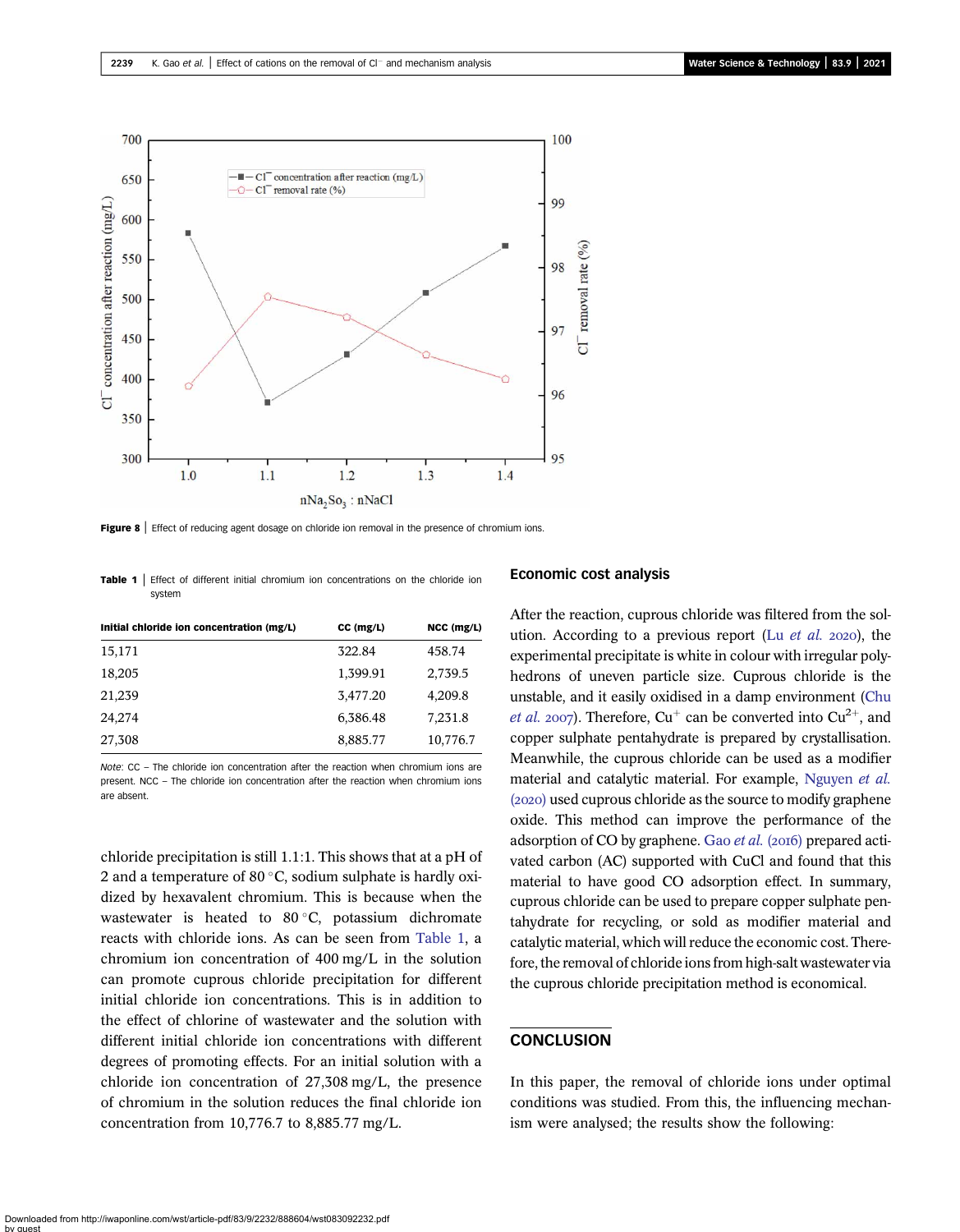- <span id="page-8-0"></span>(1) The presence of ferric iron in highly saline water treated by cuprous chloride precipitation has an adverse effect on the efficiency of chloride ion removal. Within a certain range, the adverse effects of iron ion concentration are higher.
- (2) The presence of ferrous and manganese ions has little effect on the removal efficiency of chlorine ions from highly saline brine solutions.
- (3) The presence of magnesium ions has a slightly adverse effect on the removal efficiency of chlorine ions. However, this effect has little relationship to the concentration of magnesium ions in the solution.
- (4) Within a certain range, the higher the concentration of hexavalent chromium ions in the solution, the more favourable the removal rate of chloride ions will be. For a chromium ion concentration of 400 mg/L in the solution, the final concentration of the chloride ions decreased from 458.74 to 322.84 mg/L.

### ACKNOWLEDGEMENTS

The authors would like to thank The Joint Foundation of Iron and Steel, National Natural Science Foundation of China (U1660107) (China) and Shanghai Bureau of Ecology and Environment (Huhuanke [2019] No. 10) (China) for the funding. The authors gratefully acknowledge the support from the special fund of basic scientific research operating fee of central universities (2232020A-10) (China).

# DATA AVAILABILITY STATEMENT

All relevant data are included in the paper or its Supplementary Information.

### **REFERENCES**

- Agudelo, N., Hinestroza, J. P. & Husserl, J. 2016 [Removal of](http://dx.doi.org/10.2166/wst.2015.593) [sodium and chloride ions from aqueous solutions using fique](http://dx.doi.org/10.2166/wst.2015.593) fibres ([Furcraea](http://dx.doi.org/10.2166/wst.2015.593) spp.). Water Science and Technology 73 (5), 1197–1201.
- Chehade, G., [A](http://dx.doi.org/10.1016/j.scitotenv.2019.136358)lrawahi, N., Yuzer, B. & Dincer, I. 2020 A [photoelectrochemical system for hydrogen and chlorine](http://dx.doi.org/10.1016/j.scitotenv.2019.136358) [production from industrial waste acids](http://dx.doi.org/10.1016/j.scitotenv.2019.136358). Science of the Total Environment 712, 136358.
- Chen, H., Yuan, L., Li, M., Hang, L. & Wei, W. 2015 去除溶液中氯 离子的技术的研究进展 (Research progress in technology of chloride removal from aqueous solution). Cailiao Baohu 48 (03), 31–35 (Chinese).
- Chu, C.-M., Lee, C., Wang, Y.-Y., Wan, C.-C. & Chen, C.-J. [The role of cuprous ion as corrosion inhibitor for copper in a](http://dx.doi.org/10.1016/j.jcice.2007.09.001) [chloride medium](http://dx.doi.org/10.1016/j.jcice.2007.09.001). Journal of the Chinese Institute of Chemical Engineers 38 (5), 361–364.
- de la Reguera, E., Keryn Gedan, J. V. & Tully, K. L. 2020 [The effects](http://dx.doi.org/10.1016/j.envexpbot.2020.104254) [of saltwater intrusion on germination success of standard and](http://dx.doi.org/10.1016/j.envexpbot.2020.104254) [alternative crops](http://dx.doi.org/10.1016/j.envexpbot.2020.104254). Environmental and Experimental Botany 180. doi:10.1016/j.envexpbot.2020.104254.
- Donghui, R. 2016 石灰铝盐沉淀法脱除废水中氯离子的实验研究 (Experimental Research on Removal of Chloride ion Wastewater by Lime with Aluminum Salt Precipitation Method) (Chinese). Lanzhou University.
- Du, Z., Weijun, T., Kaili, Q., Jing, Z., Liang, W., Wenlong, X., Meile, C. & Tiantian, S. 2020 [Indigo carmine and chloride](http://dx.doi.org/10.1016/j.jwpe.2019.101106) [ions removal by electrocoagulation. Simultaneous](http://dx.doi.org/10.1016/j.jwpe.2019.101106) [production of brucite and layered double hydroxides.](http://dx.doi.org/10.1016/j.jwpe.2019.101106) Journal of Water Process Engineering 33, 101106.
- Du, Z., Weijun, T., Kaili, Q., Jing, Z., Liang, W., Wenlong, X., Meile, C. & Tiantian, S. 2020 [Improved chlorine and](http://dx.doi.org/10.1016/j.seppur.2019.116024) [chromium ion removal from leather processing wastewater](http://dx.doi.org/10.1016/j.seppur.2019.116024) [by biocharcoal-based capacitive deionization.](http://dx.doi.org/10.1016/j.seppur.2019.116024) Separation and Purification Technology 233, 116024.
- Gao, F., Wang, Y., Wang, X. & Wang, S. 2016 [Selective CO](http://dx.doi.org/10.1039/C6RA03116A) adsorbent CuCl/AC prepared using  $CuCl<sub>2</sub>$  [as a precursor by a](http://dx.doi.org/10.1039/C6RA03116A) [facile method.](http://dx.doi.org/10.1039/C6RA03116A) RSC Advances 41 (6), 34439–34446.
- He, S., Zhang, X., Xia, X., Wang, C. & Xiang, S. 2020 [Low energy](http://dx.doi.org/10.2166/wst.2020.442) [consumption electrically regenerated ion-exchange for water](http://dx.doi.org/10.2166/wst.2020.442) [desalination](http://dx.doi.org/10.2166/wst.2020.442). Water Science and Technology 82 (8), 1710–1719.
- Lang, Z., Zhou, M., Zhang, Q., Yin, X. & Li, Y. 2020 [Comprehensive](http://dx.doi.org/10.1016/j.scitotenv.2020.137812) [treatment of marine aquaculture wastewater by a cost-effective](http://dx.doi.org/10.1016/j.scitotenv.2020.137812) [flow-through electro-oxidation process.](http://dx.doi.org/10.1016/j.scitotenv.2020.137812) Science of the Total Environment 722, 137812.
- Li, H., Chen, Y., Long, J., Jiang, D., Liu, J., Li, S., Qi, J., Zhang, P., Wang, J., Gong, J., Wu, Q. & Chen, D. 2017 [Simultaneous](http://dx.doi.org/10.1016/j.jhazmat.2017.03.020) [removal of thallium and chloride from a highly saline](http://dx.doi.org/10.1016/j.jhazmat.2017.03.020) [industrial wastewater using modified anion exchange resins](http://dx.doi.org/10.1016/j.jhazmat.2017.03.020). Journal of Hazardous Material 333, 179–185.
- Liu, W., Li, L., Yao, L., Hu, X. & Liang, B. 2019 [Removal of](http://dx.doi.org/10.1016/j.cjche.2018.06.025) [chloride from simulated acidic wastewater in the zinc](http://dx.doi.org/10.1016/j.cjche.2018.06.025) [production.](http://dx.doi.org/10.1016/j.cjche.2018.06.025) Chinese Journal of Chemical Engineering 27 (5), 1037–1043.
- Lu, J., Ma, M., Li, D. & Xu, S. 2020 Experimental study on chloride ion removal in high-salt wastewater system. In: Proceedings of 4th International Conference on Environmental and Energy Engineering (IC3E 2020). IOP Publishing, pp. 436–441.
- Lv, L., Sun, P., Gu, Z., Du, H., Pang, X., Tao, X., Xu, R. & Xu, L. 2009 [Removal of chloride ion from aqueous solution by ZnAl-](http://dx.doi.org/10.1016/j.jhazmat.2008.04.114) $NO<sub>3</sub>$  [layered double hydroxides as anion-exchanger.](http://dx.doi.org/10.1016/j.jhazmat.2008.04.114) Journal of Hazardous Material 161 (2–3), 1444–1449.
- Nam, D. H., Lee, D. & Choi, K. S. 2020 [Electrochemical and](http://dx.doi.org/10.1016/j.cej.2020.126378) [photoelectrochemical approaches for the selective removal,](http://dx.doi.org/10.1016/j.cej.2020.126378)